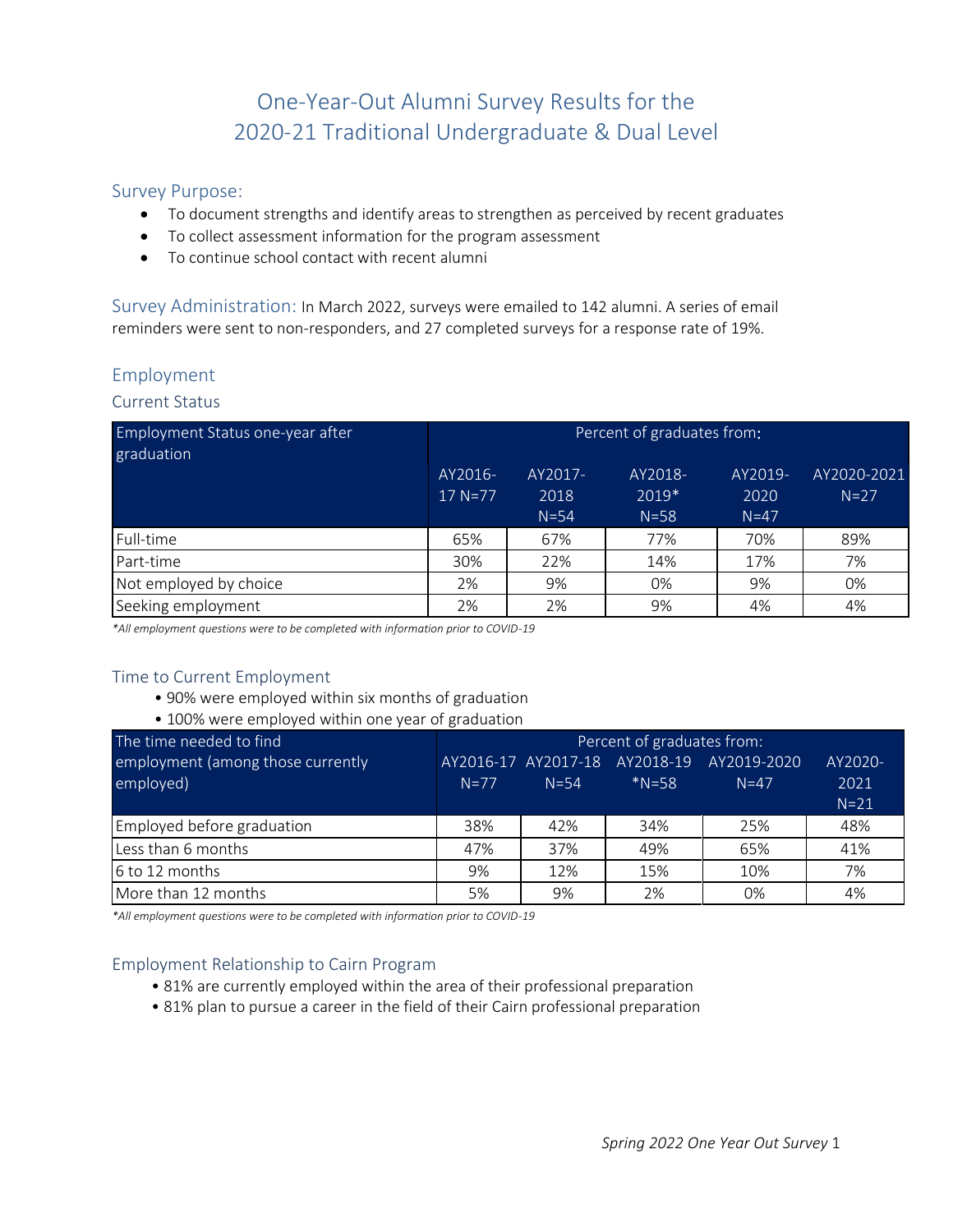## Current Employment Location compared to Career Goal

| Place of Employment                   | Percent of 2020-21 Alumni |      |  |  |
|---------------------------------------|---------------------------|------|--|--|
|                                       | Current                   | Goal |  |  |
| Secular Business                      | 29%                       | 19%  |  |  |
| Christian School                      | 17%                       | 0%   |  |  |
| Secular Social/Healthcare Agency      | 17%                       | 24%  |  |  |
| Christian Social or Healthcare Agency | 0%                        | 5%   |  |  |
| Full-time student                     | 4%                        | 0%   |  |  |
| Public School                         | 11%                       | 24%  |  |  |
| <b>Christian Business</b>             | 4%                        | 5%   |  |  |
| Church or Para-church Agency          | 16%                       | 24%  |  |  |
| <b>Missions</b>                       | 0%                        | 0%   |  |  |

## Organizations represented by Cairn Alumni

| Organizations represented by Cairn Alumni                       |                                                    |                                                      |
|-----------------------------------------------------------------|----------------------------------------------------|------------------------------------------------------|
| America Academy-Jordon                                          | Abilities First, Inc.                              | <b>Bristol Township School District</b>              |
| Cameron Professional Services<br>Group                          | Beautiful Minds TC                                 | <b>Cerner Corporation</b>                            |
| Child Evangelism Fellowship                                     | Christopher McDonald                               | Dauphin County Children and<br><b>Youth Services</b> |
| <b>Bank BPTN</b>                                                | Cumberland Valley 9 <sup>th</sup> grade<br>Academy | Slicks Graphics                                      |
| Equinox                                                         | FedEx Express                                      | GiGi's Playhouse Southern Tier                       |
| Cornwall Lebanon School District<br>(Cedar Crest Middle School) | Pyramid Healthcare                                 | First Baptist Church of Hamburg, NJ                  |
| Christian Center Academy                                        | Equinox                                            | Akers Financial Group                                |
| Kampus Klothes                                                  | The City School                                    |                                                      |

## Positions held by Cairn Alumni

| Positions held by Cairn Alumni    |                          |                                                     |
|-----------------------------------|--------------------------|-----------------------------------------------------|
| Assistant to the Worship Director | Caseworker 2             | Consultant I                                        |
| Counselor                         | <b>Financial Analyst</b> | <b>Graphic Designer</b>                             |
| Intern Pastor                     | Ministry Coordinator     | Pastoral Intern                                     |
| <b>Behavioral Assistant</b>       | Third Grade Teacher      | <b>Special Education Teacher</b>                    |
| Staff Accountant/ Staff Auditor   | Site Manager             | Teacher Aide                                        |
| Fourth Grade Teacher              | Paraplanner              | PT Health/PhysEd Teacher (8 <sup>th</sup><br>grade) |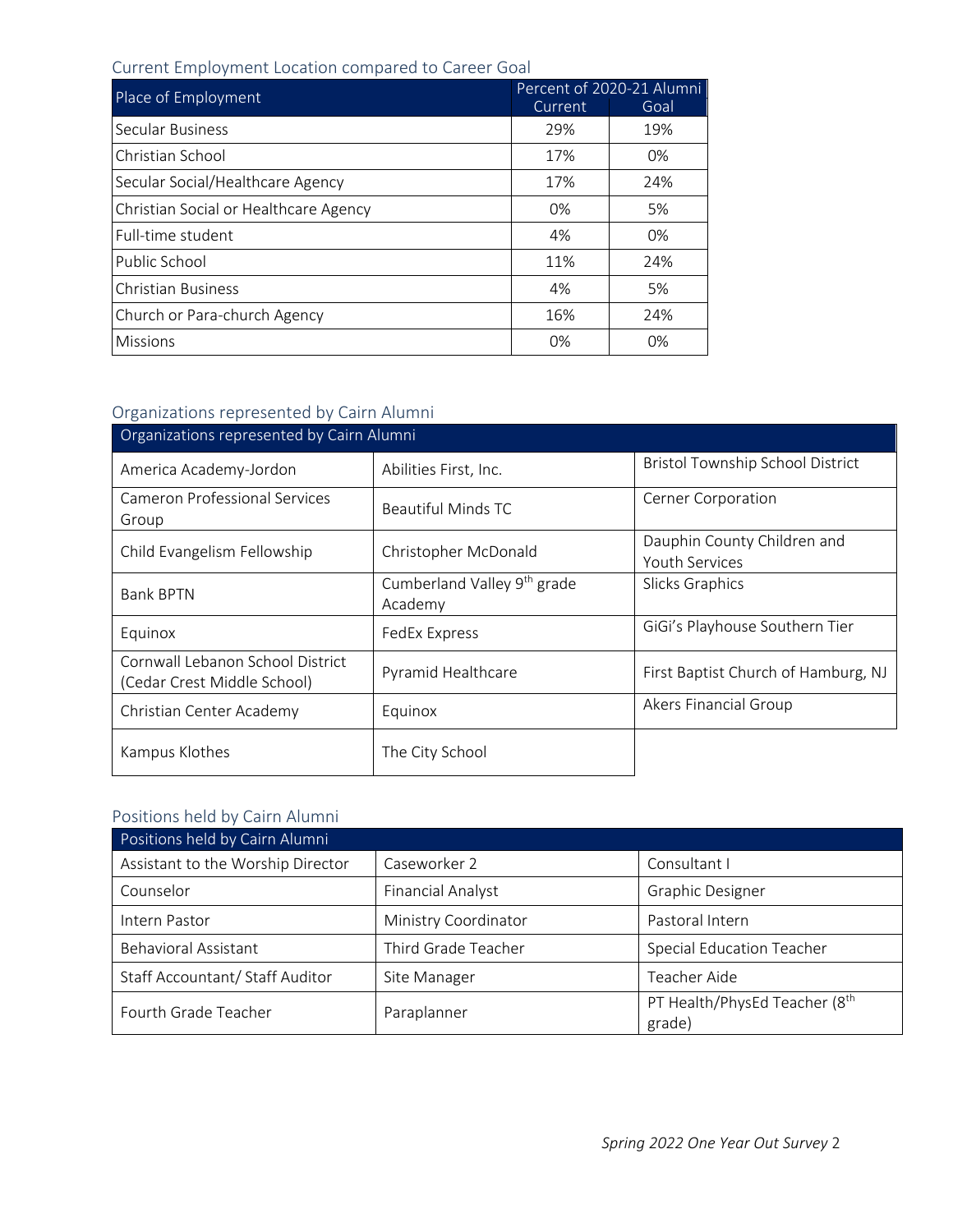#### Income

| Income $-$ Yearly gross income (question is<br>optional and alumni are ensured confidentiality) | AY2020-21<br>$N=22$ |
|-------------------------------------------------------------------------------------------------|---------------------|
| Less than \$25,000                                                                              | 14%                 |
| \$25,000 to \$34,999                                                                            | 50%                 |
| \$35,000 to \$44,999                                                                            | 14%                 |
| \$45,000 to \$54,999                                                                            | 18%                 |
| \$55,000 to \$64,999                                                                            | 0%                  |
| \$65,000 to \$74,999                                                                            | 5%                  |
| \$75,000 to \$84,999                                                                            | 0%                  |
| \$85,000 to \$99,999                                                                            | 0%                  |
| \$100,000 to \$124,999                                                                          | 0%                  |
| \$125,000 to \$149,999                                                                          | 0%                  |
| \$150,000 or more                                                                               | 0%                  |
| N/A or not currently employed                                                                   | 0%                  |

#### Income AY2020-21 Comments

No comments

## COVID-19 Impact on Employment

| COVID-19 Impact on Employment                              | AY2020-21<br>$N = 24$ |
|------------------------------------------------------------|-----------------------|
| No impact                                                  | 75%                   |
| Other                                                      | 0%                    |
| Increased responsibilities without additional compensation | 21%                   |
| Position eliminated (unemployed)                           | 0%                    |
| Decreased hours                                            | 0%                    |
| Decreased hours and pay                                    | 0%                    |
| Furloughed                                                 | $0\%$                 |
| Increased hours and pay                                    | 4%                    |
| Increased pay                                              | 0%                    |
| Decreased hours and partial Furlough                       | 0%                    |
| Decreased pay                                              | 0%                    |
| Increased hours                                            | 0%                    |

No comments COVID-19 AY2020-21 Comments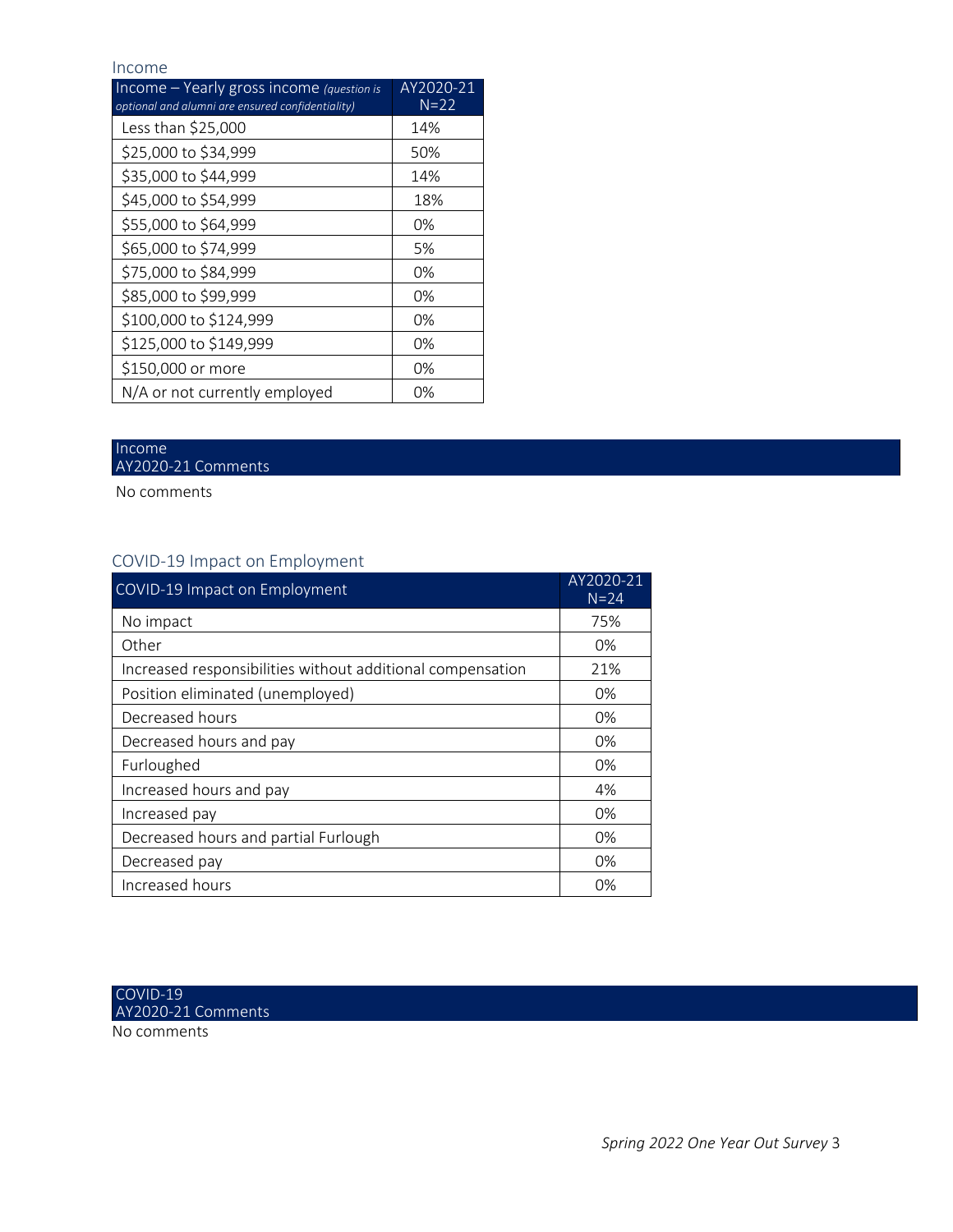### Ministry Involvement

|                                                                                            | Percent of graduates from: |          |          |                     |        |  |  |
|--------------------------------------------------------------------------------------------|----------------------------|----------|----------|---------------------|--------|--|--|
| Ministry Involvement                                                                       | 2016-17                    | 2017-18  | 2018-19  | 2019-2020 2020-2021 |        |  |  |
|                                                                                            | $N=77$                     | $N = 54$ | $N = 58$ | $N=47$              | $N=26$ |  |  |
| Currently participating in a Christian Ministry (either<br>vocationally or as a volunteer) | 71%                        | 93%      | 47%      | 72%                 | 56%    |  |  |
| Currently volunteering in Christian Ministry                                               | 65%                        | 77%      | 42%      | 70%                 | 44%    |  |  |
| Currently in full-time paid Christian Ministry <sup>1</sup>                                | 28%                        | 16%      | 13%      | 12%                 | 12%    |  |  |
| Professional Goal of Full-Time Christian Ministry                                          | 37%                        | 38%      | 28%      | 39%                 | 29%    |  |  |

*1 In 2019, these questions were updated -"you or your spouse" was changed to "you."*

### Graduate Education

- 26% received a Master's degree along with their Baccalaureate
- 15% are currently enrolled in their first graduate program and they felt cairn prepared them for graduate school at least moderately well.
- Schools selected for Graduate Study (excluding dual-level majors): Liberty University, Temple University, Cairn University
- Majors selected for Graduate Study: Clinical Mental Health Counseling, Equivalency Master's Degree in Music Therapy, Psychology and Counseling; MBA

|                                                                                                                       | Percent of graduates from: |          |                                         |          |        |  |
|-----------------------------------------------------------------------------------------------------------------------|----------------------------|----------|-----------------------------------------|----------|--------|--|
| <b>Graduate Education</b>                                                                                             |                            |          | 2016-17 2017-18 2018-19 2019-20 2020-21 |          |        |  |
|                                                                                                                       | $N=77$                     | $N = 54$ | $N = 58$                                | $N = 47$ | $N=27$ |  |
| Received a Master's degree along with Baccalaureate degree (dual-<br>level)                                           | 14%                        | 19%      | 22%                                     | 15%      | 26%    |  |
| Currently enrolled in 1st Graduate program at Cairn (non-dual<br>level)                                               | 8%                         | 9%       | 5%                                      | 15%      | 7%     |  |
| Currently enrolled in 1st Graduate program at another school (non-<br>dual level)                                     | 9%                         | 19%      | 8%                                      | 19%      | 7%     |  |
| Plan to begin 1st Graduate program within the next five years (non-<br>dual level)                                    | 39%                        | 24%      | 28%                                     | 30%      | 22%    |  |
| Felt Cairn prepared them 'very well' for Graduate studies (among<br>those currently enrolled in 1st graduate program) | 71%                        | 77%      | 37%<br>$(n=3)$ *                        | 81%      | 33%    |  |

\**This measure has changed and does not include the dual enrolled population. 63% stated that Cairn prepared them "moderately well."*

## Fulfillment of Cairn Mission

Alumni were given a copy of the Cairn Mission Statement and asked to indicate how well Cairn had fulfilled the mission statement for students within their program.

| Fulfillment of       | 2014-15   | 2015-16   | 2016-17 | 2017-18  |
|----------------------|-----------|-----------|---------|----------|
| <b>Cairn Mission</b> | $N = 107$ | $N = 125$ | $N=77$  | $N = 54$ |
| Very Well            | 70%       | 76%       | 58%     | 62%      |
| Moderately Well      | 25%       | 22%       | 36%     | 28%      |
| Somewhat Well        | 4%        | 2%        | 5%      | 4%       |
| Not Well             | 2%        | 0%        | 0%      | 0%       |

*In 2020, this question was updated to measure how satisfied the students were regarding the fulfillment of Cairn's mission in their program. This is linked to other University alumni, exit and satisfaction surveys.*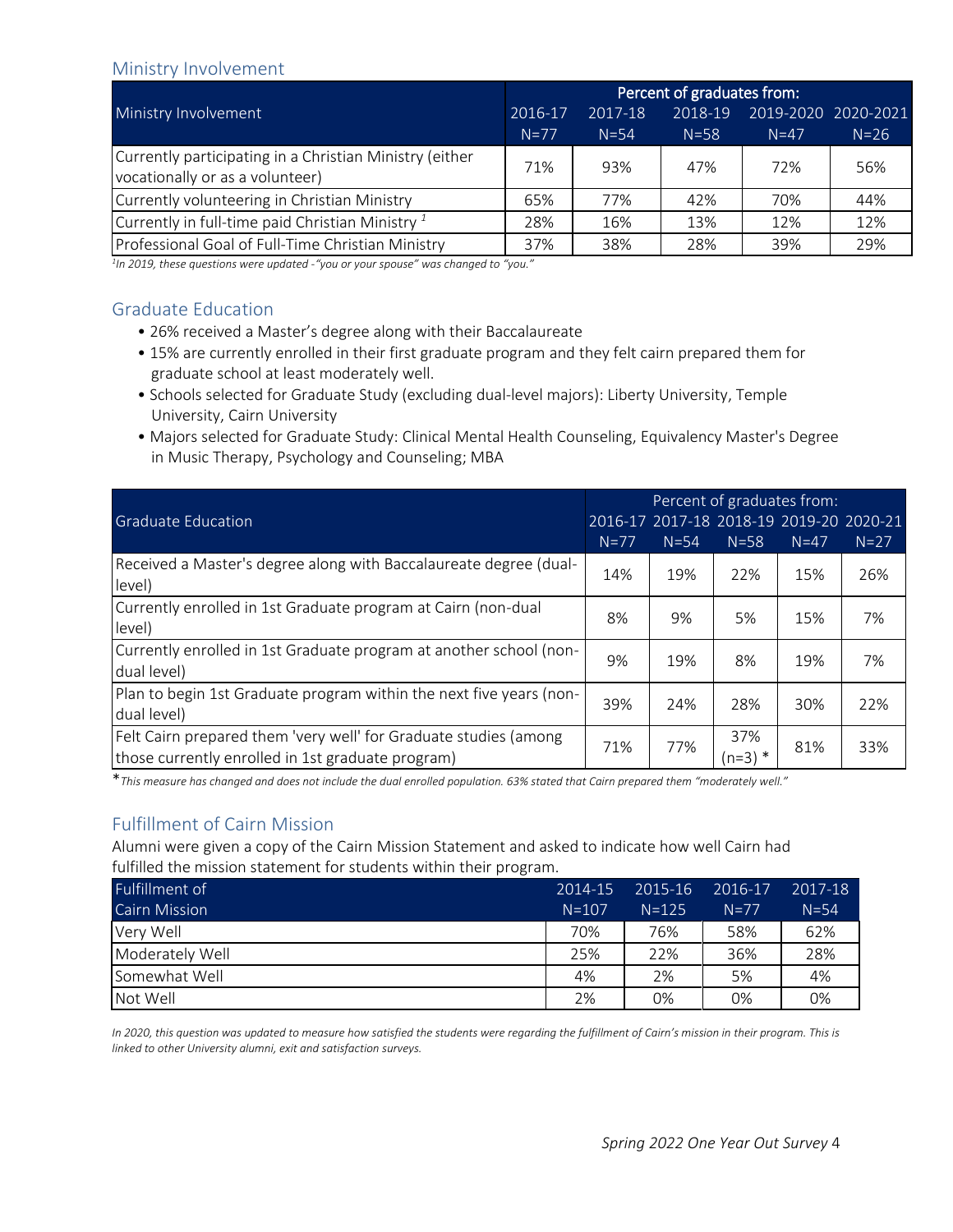| "Satisfaction with the fulfillment of Cairn's Mission to the<br>students in your program" | 2018-19<br>$N = 58$ | 2019-20<br>$N=47$ | 2021-22<br>$N = 26$ |
|-------------------------------------------------------------------------------------------|---------------------|-------------------|---------------------|
| <b>Very Satisfied</b>                                                                     | 42%                 | 43%               | 31%                 |
| Satisfied                                                                                 | 48%                 | 55%               | 42%                 |
| Neither Satisfied nor Dissatisfied                                                        | 10%                 | 2%                | 27%                 |
| <b>Dissatisfied</b>                                                                       | 0%                  | $0\%$             | 0%                  |
| Very Dissatisfied                                                                         | 0%                  | 0%                | 0%                  |

## Assessment of Student Support Departments

| Items rated "In light of work and ministry                                                                                                           | % rating<br>item as               |                      |                   | Longitudinal Comparison<br>of Mean Responses |            |                          |                     |
|------------------------------------------------------------------------------------------------------------------------------------------------------|-----------------------------------|----------------------|-------------------|----------------------------------------------|------------|--------------------------|---------------------|
| experience" using<br>5=excellent, 4=good, 3=fair, 2=poor, 1=very poor                                                                                | Satisfied<br>or Very<br>Satisfied | $15 - 16$<br>$N=124$ | $16-17$<br>$N=77$ | $17 - 18$<br>$N=54$                          | 18-19      | $19-20$<br>$N=58$ N=47 * | $20 - 21$<br>$N=23$ |
| Career Services (Center):<br>Your awareness of available resources for<br>students<br>Your awareness of available resources for<br>alumni (new item) | 36%                               | 3.8                  | 3.7<br>3.4        | 3.5<br>3.3                                   | 3.2<br>3.3 | ---                      | 3.2                 |
| Library:<br>Provision of a scholarly & well-balanced<br>collection<br>Attractive environment that encourages<br>learning & research                  | 84%                               | 4.2<br>4.1           | 4.2<br>4.1        | 3.9                                          | 4.3<br>4.2 | 4.2                      | 4.1                 |
| Registrar's Office:<br>Efficient service (transcript requests, etc.) $1$                                                                             | 63%                               | 4.1                  | 4.0               | 3.8                                          | 4.1        | 3.9                      | 3.6                 |
| Academic Resource Center                                                                                                                             | 71%                               |                      |                   |                                              |            | 4.1                      | 3.9                 |

*1 In 2020, this question was updated to measure efficient service rather than efficient student registration process.*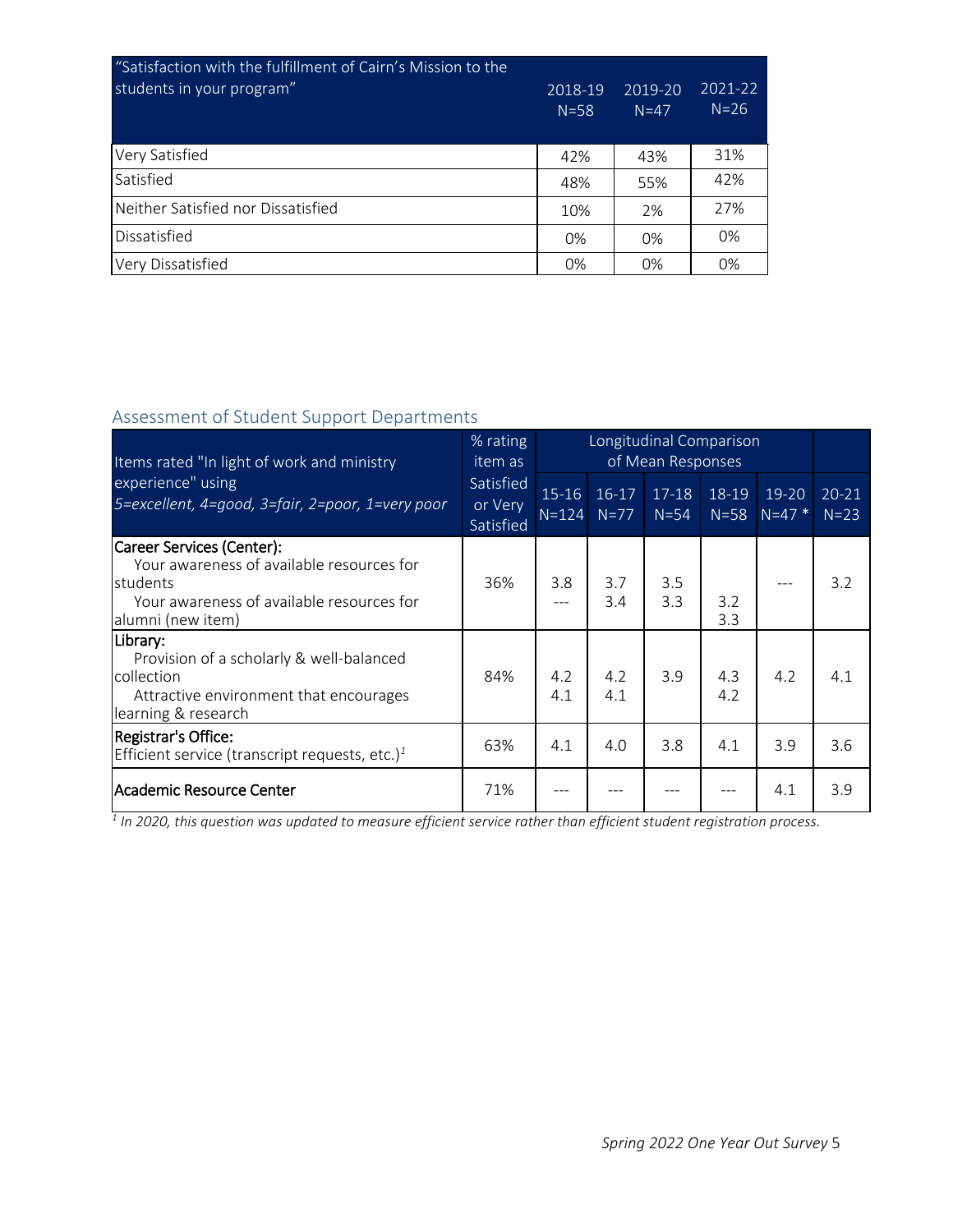## Assessment of General and Professional Education

| 5-point scale (5-Very Satisfied, 1-Very Dissatisfied)                                                                                                | % rating<br>item as<br>Satisfie |                     | Longitudinal<br>Comparison of Mean<br>Responses |                   |
|------------------------------------------------------------------------------------------------------------------------------------------------------|---------------------------------|---------------------|-------------------------------------------------|-------------------|
| "How satisfied are you with the contribution to the development<br>of knowledge and skills to:"                                                      | d or<br>Very<br>Satisfie<br>d   | $20 - 21$<br>$N=27$ | $19 - 20$<br>$N=47$                             | 18-19<br>$N = 58$ |
| Demonstrate effective use of the foundational skills of critical<br>reading                                                                          | 96%                             | 4.2                 | 4.3                                             | 4.2               |
| Demonstrate effective use of the foundational skills of writing                                                                                      | 88%                             | 4.0                 | 4.2                                             | 4.3               |
| Demonstrate effective use of the foundational skills of speaking<br>and listening                                                                    | 88%                             | 4.3                 | 4.4                                             | 4.3               |
| Employ analytical reasoning and critical thinking to articulate<br>issues and evaluate evidence                                                      | 84%                             | 4.0                 | 4.4                                             | 4.3               |
| Reason quantitatively and scientifically in empirical and<br>experimental disciplines                                                                | 78%                             | 3.8                 | 4.0                                             | 4.0               |
| On a basic level, select and use appropriate technological and<br>information literacy tools to access, evaluate, and use<br>information effectively | 79%                             | 4.0                 | 4.2                                             | 4.0               |
| Articulate and integrate a biblical worldview consistent with the<br>University's mission and values                                                 | 77%                             | 4.0                 | 4.5                                             | 4.3               |
| Increase your awareness of and appreciation for other cultures                                                                                       | 50%                             | 3.3                 | 3.9                                             |                   |

*\* In 2021, these questions were updated to measure satisfaction level with each department using a 5-point scale (5- Very Satisfied, 1-Very Dissatisfied)*

## Program Recommendation

| Would you recommend your program to other Christians<br>interested in a similar program? | $20 - 21$<br>$N=25$ | $20 - 21$<br>Percent of<br>Graduates |
|------------------------------------------------------------------------------------------|---------------------|--------------------------------------|
| I would definitely recommend my program                                                  |                     | 24%                                  |
| I would probably recommend my program                                                    | 13                  | 52%                                  |
| I am uncertain at this time if I would recommend my program                              |                     | 20%                                  |
| I would not recommend my program                                                         |                     | 4%                                   |